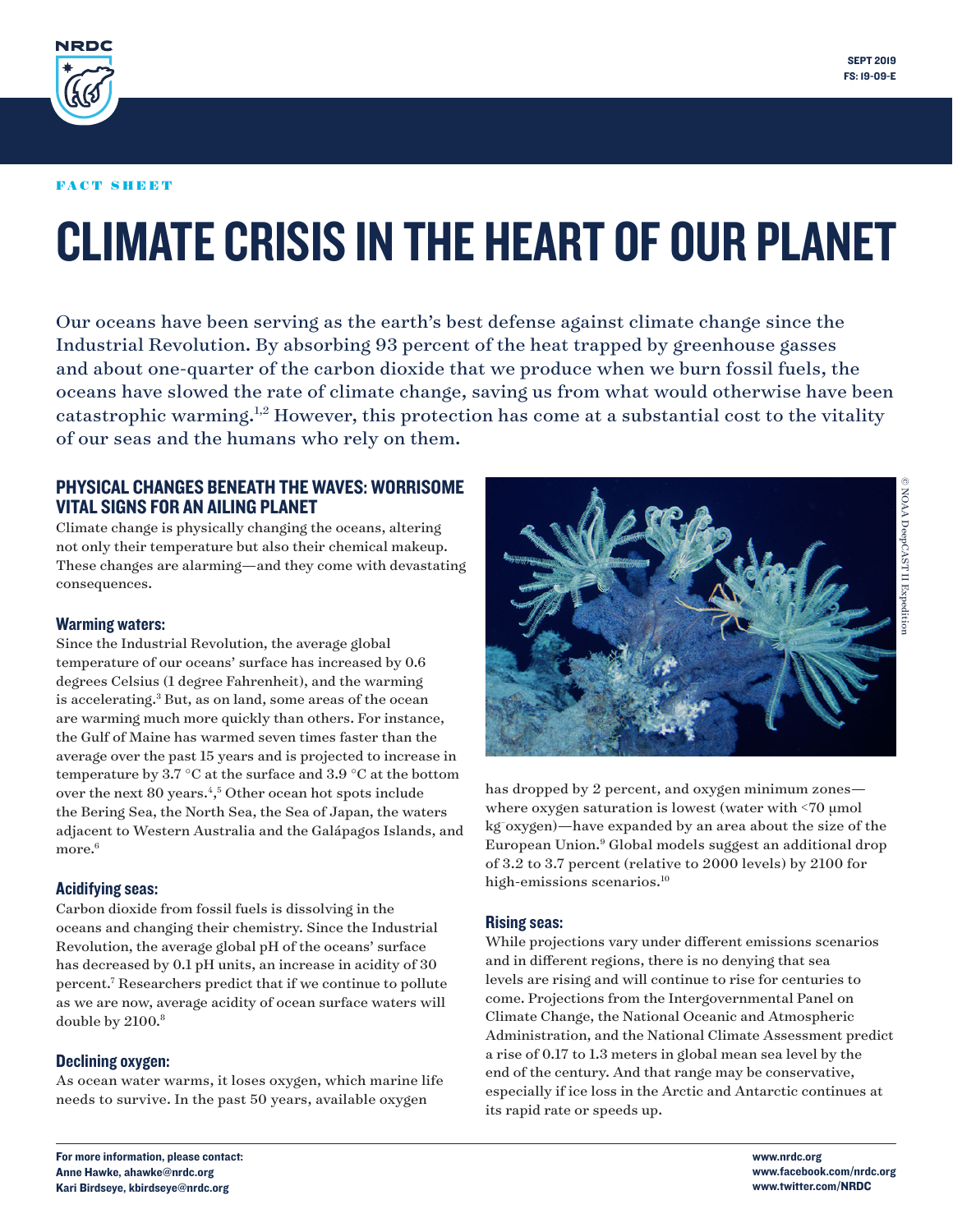<span id="page-1-0"></span>

# CONSEQUENCES FOR OCEAN ECOSYSTEMS AND COASTAL COMMUNITIES

While these physical and chemical changes are often studied—and reported—in isolation, they are happening at the same time, creating a constellation of novel conditions that are hazardous to many marine organisms and the communities that depend on them.

Particularly vulnerable in the United States are the approximately 100 million people (39 percent of our population) who live in coastal counties.<sup>[11](#page-3-0)</sup> In these communities, the ocean plays a central role in shaping recreational opportunities, economic strength, and cultural heritage. However, in recent decades climate change has transformed the sea and disrupted these benefits.

#### 1. Fish Migration

Because fish are cold blooded, they are very sensitive to temperature changes. In response to warming ocean waters, fish are moving toward the poles and/or into deeper waters. In fact, 70 percent of the fish stocks monitored along the east coast of the United States have shifted their range northward in the past 50 years.[12](#page-3-0) For example, black sea bass, once abundant off the coast of North Carolina, now concentrate near New Jersey and can even be found in New England.[13](#page-3-0) The American lobster fishery has disappeared from Long Island Sound, and landings in Rhode Island have declined steeply from eight million in 1999 to two million in 2017.<sup>[14](#page-3-0)</sup>,<sup>[15](#page-3-0)</sup> The Chesapeake Bay's iconic blue crab has arrived in the Gulf of Maine, and Chinook salmon are wandering into Arctic rivers[.16,17](#page-3-0)

These ecological upheavals are reverberating through coastal communities. Because fish agencies allocated shares of the total catch quota based on where fish have historically been located and caught, southern states still hold the highest allocations. As a result, southern fishermen are traveling northward to catch their quotas. And fishermen from mid-Atlantic and New England states, for their part, are suddenly surrounded by water full of fish that they are not allowed to catch. The resulting conflicts could lead to overfishing and the reversal of successful efforts to rebuild U.S. fisheries over the past 20 years.



#### 2. Declines in Fishery Productivity

Scientists predict that a warming ocean will mean a decline in fish productivity. As ocean water warms, water density changes, and fewer nutrients are mixed into surface waters. A decline in nutrients leads to a decrease in phytoplankton, which is the base of oceanic food webs. The combined effects of reduced food availability and the physiologic stress of warming will negatively affect many fish species. Examining the net effects of warming waters on 235 populations of fish around the world, scientists estimate that overall global fishery production has already declined by 4 percent over the past 80 years, with decreases in many U.S.-adjacent regions.<sup>18</sup> Scientists predict that if we continue on our current course, there will be further declines in food production from the sea—particularly in shallow tropical waters, which, under high emissions scenarios, could lose up to 50 percent of their fish.<sup>19</sup>

#### 3. Marine Heat Waves

From 2014 to 2015, due to a confluence of oceanographic factors, an unusually warm water mass referred to by scientists as "the Blob" expanded from the Gulf of Alaska to Baja Mexico, resulting in record-breaking water temperatures (between  $1^{\circ}$ C and  $4^{\circ}$ C above normal) along nearly the entire west coast of North America. The extended marine heat wave devastated the ecosystems of the northeast Pacific Ocean. A large decline in plankton availability triggered a cascade of chaos further up the food chain[.20](#page-3-0) Over the two-year event, forage fish populations and their predators plummeted, ultimately leading to closures of important commercial and recreational fisheries. Thousands of dead seabirds washed up on beaches, and hundreds of marine mammals starved on their annual migration to their northern feeding grounds.

Scientists estimate that the frequency of marine heat waves has increased by 34 percent since 1925.<sup>21</sup> Model projections suggest that they will increase by a factor of 20–27 by midcentury and 46–55 by the end of the century under a high-emissions scenario.<sup>[22](#page-3-0)</sup>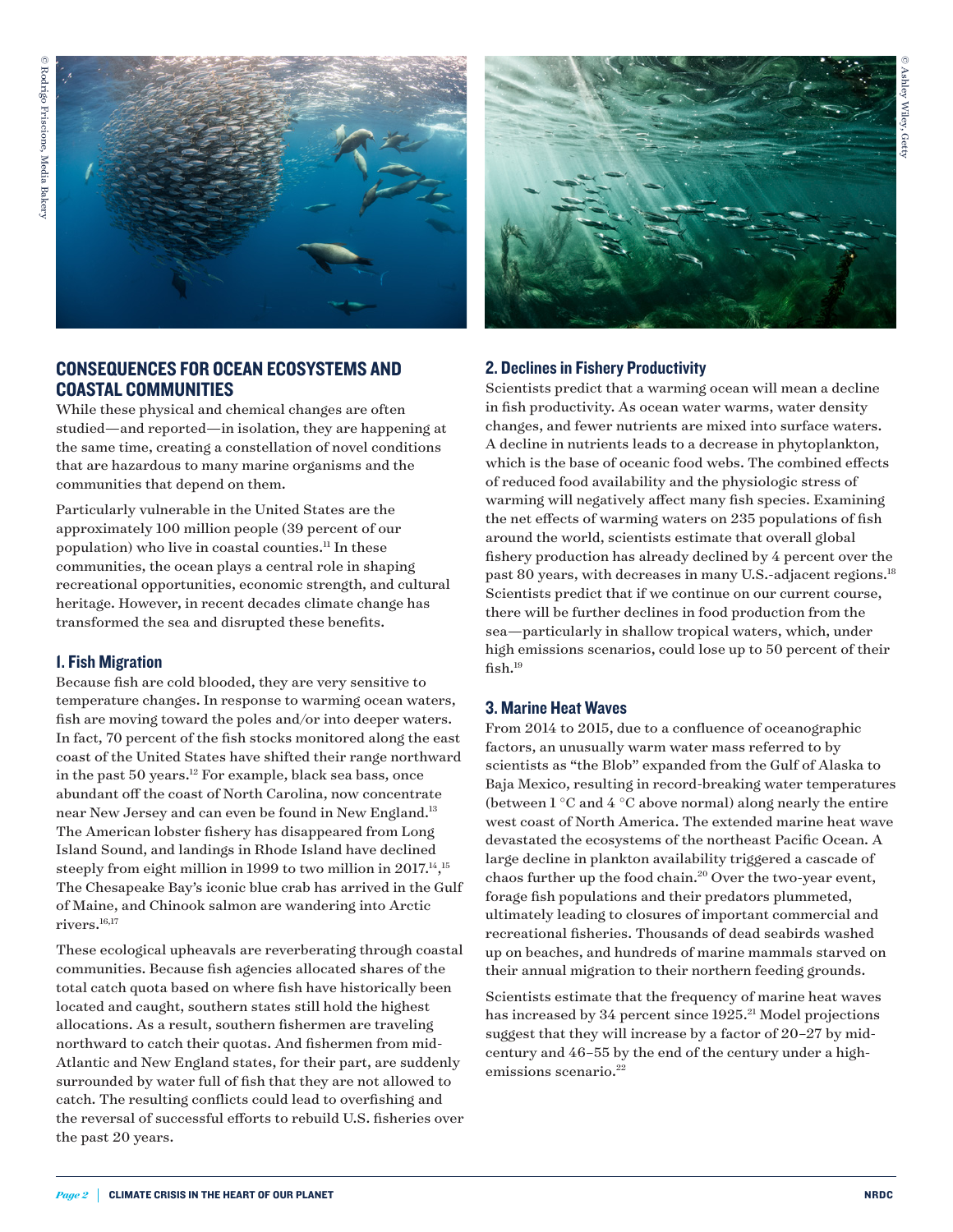<span id="page-2-0"></span>

### 4. Harmful Algal Blooms

Periodically a combination of factors involving waters currents, nutrient levels, ocean pH, and water temperature can trigger a harmful algal bloom (HAB), where nuisance algae rapidly accumulate with toxic or harmful effects. Nearly every year since 2015, HABs with high concentrations of the neurotoxin domoic acid have forced closures of the west coast's profitable Dungeness crab fishery, costing the industry \$48 million during the 2015-2016 season alone.<sup>23</sup> Because HABs are associated with warming waters, the Pacific Coast Federation of Fishermen's Associations has taken a stand and sued 30 fossil fuel companies for damages caused by these blooms.[24,25](#page-3-0)

### 5. Corrosive Waters

As mentioned earlier, ocean acidification occurs as excess CO<sub>2</sub> from the burning of fossil fuels dissolves into the sea, forming an acid and making the water more corrosive. This process, happening across the globe, is especially dangerous in the Pacific Northwest, where the waters are naturally more acidic to begin with. In the summer of 2007, the Whiskey Creek Shellfish Hatchery in Oregon noticed a dramatic increase in mortality in their crop of baby oysters. As this hatchery provides oyster seed to dozens of shellfish producers in the region, the Pacific Northwest aquaculture industry—which pumps more than \$270 million into coastal and rural economies—was in a state of crisis. Scientists linked the unexpected mortalities to corrosive water made worse by ocean acidification.<sup>[26](#page-3-0)</sup> Through investments in research and development, Whiskey Creek and other aquaculture facilities in Oregon and Washington have found ways to protect their business from ocean acidification, for now.

#### 6. Rising Seas

Sea level rise will cause a degree of global displacement and migration with few, if any, precedents in human history. Some areas (e.g., low-lying islands and atolls) will be rendered completely uninhabitable. Even under the most optimistic scenarios, by 2060 some 316 million to 411 million people globally will be vulnerable to storm surge and coastal flooding[.27](#page-3-0) In the United States 4.2 million to 13.1 million Americans could be displaced by the end of this century.<sup>28</sup> According to the Global Commission on Adaptation,

"protecting against or accommodating sea-level rise in lowlying areas may no longer be possible—and coastal residents may need to systematically retreat."[29](#page-3-0)

In addition to forcing people to leave their homes, rising sea levels threaten to contaminate drinking water aquifers and water used for agriculture. Major upgrades to or replacement of existing infrastructure will be required.

#### 7. Extreme Weather Events

Unusually heavy rains in the Midwest this past spring not only resulted in widespread damage to agriculture crops in the region, but also sent a small tidal wave of freshwater down the Mississippi River and into the Gulf of Mexico. This rapid influx of freshwater into the Gulf's estuaries damaged oyster, crab, and shrimp populations, which need a certain level of salinity to survive. Commercial fisheries were impacted so substantially that the governors of Mississippi and Louisiana requested disaster assistance.<sup>[30](#page-3-0)</sup> Extreme weather events including above-average rainfall are expected to increase with unabated climate change.

## URGENT NEED FOR OCEAN CLIMATE ACTION

Historically our oceans have been overlooked in climate action and policy. This is a mistake that we cannot afford to sustain. There are four priority actions we need to take to ensure the health of our ocean and the safety and wellbeing of our coastal residents:

- **n** Increase efforts to reduce greenhouse gas emissions and address the climate crisis, developing specific targets to reduce  $CO<sub>2</sub>$  to be certain to combat ocean acidification.
- $\blacksquare$  Enhance climate resilience of ocean ecosystems by establishing highly protected Marine Protected Areas over 30 percent of our oceans.
- $\blacksquare$  Prioritize protection of coastal habitats such as mangroves, seagrass beds, and salt marshes that act as carbon sinks, both to maximize the carbon mitigation potential of the oceans and to provide storm protection to vulnerable coastal communities.
- $\blacksquare$  Shift populations and economic development away from areas vulnerable to sea level rise, and provide equitable and timely assistance for those who need to relocate to higher ground.